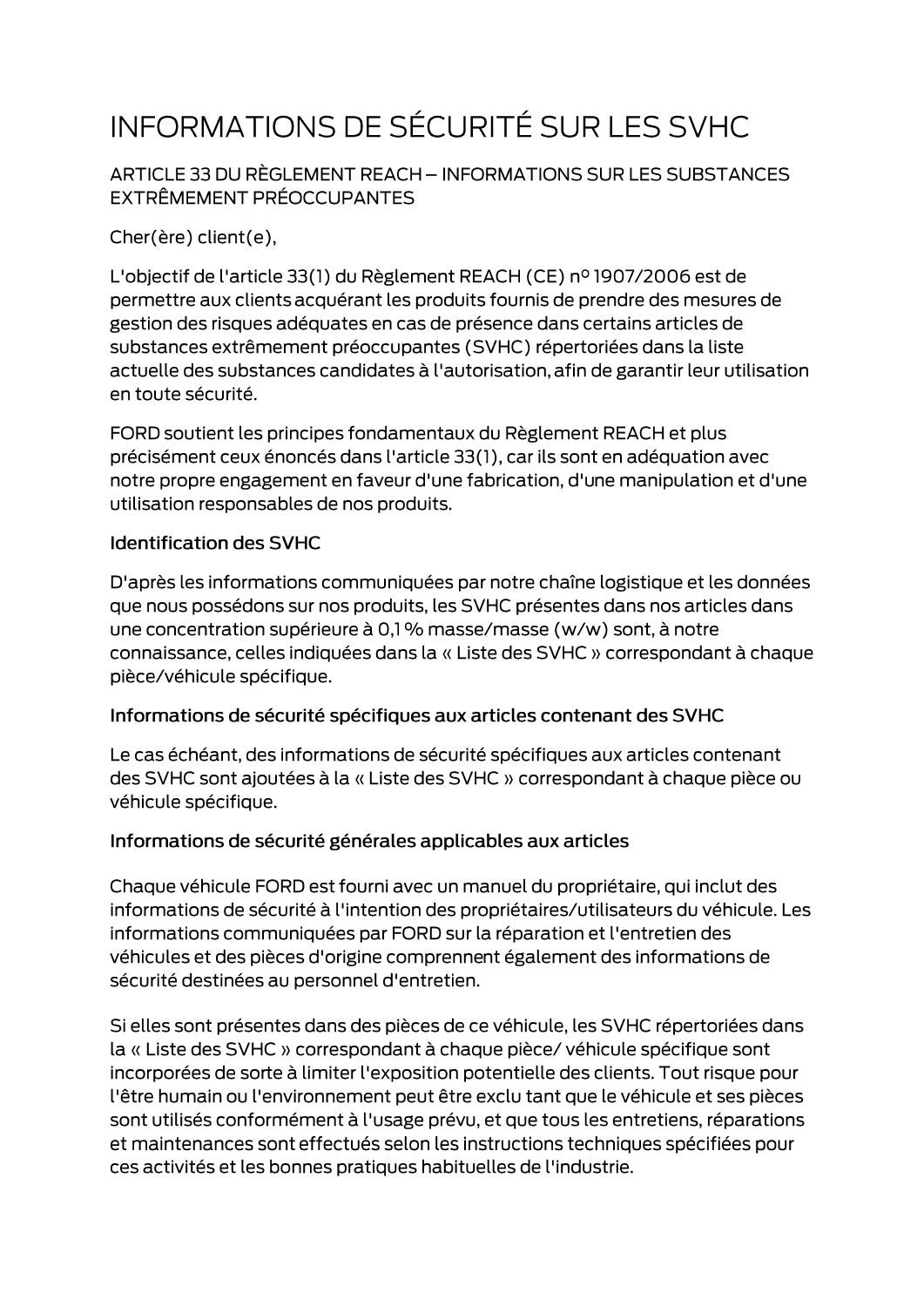Dans l'Union européenne, le traitement des véhicules hors d'usage peut s'opérer uniquement dans une installation de traitement autorisée. Les pièces des véhicules doivent être traitées conformément à la législation locale applicable et aux directives des autorités locales.

## Modèle: Ford Galaxy & Ford S-MAX

Liste des SVHC basée sur la liste des substances candidates de l'ECHA datée du ler janvier 2022

### Informations de sécurité spécifiques aux articles contenant des SVHC

Aucune information de sécurité spécifique n'est requise - Suivre les Informations de sécurité générales applicables aux articles.

| <b>Commodity</b>                                                        | <b>REACH SVHCs</b>                     |
|-------------------------------------------------------------------------|----------------------------------------|
| <b>A/C Compressor</b>                                                   | Diboron-trioxide[1303-86-2]            |
|                                                                         | Lead[7439-92-1]                        |
|                                                                         | Silicic acid, lead salt[11120-22-2]    |
| A/C Lines, Receiver Drier and<br><b>Accumulator</b>                     | Lead[7439-92-1]                        |
| <b>ABS/ESC Module</b>                                                   | Imidazolidine-2-thione[96-45-7]        |
|                                                                         | Lead[7439-92-1]                        |
| <b>Accessories</b>                                                      | 1,2-Dimethoxyethane[110-71-4]          |
|                                                                         | 4,4'-Isopropylidenediphenol[80-05-7]   |
|                                                                         | C,C'-azodi(formamide)[123-77-3]        |
|                                                                         | Lead[7439-92-1]                        |
| <b>Active and Air Suspension</b>                                        | Lead[7439-92-1]                        |
| <b>Active Grille Shutter</b>                                            | Lead[7439-92-1]                        |
| <b>Adaptive Cruise Control</b>                                          | Lead[7439-92-1]                        |
| Air Bag Module- Pass Side                                               | Refractory ceramic fibres[142844-00-6] |
| <b>Air Brakes</b>                                                       | Lead[7439-92-1]                        |
| <b>AIS - High Pressure Ducts</b>                                        | Lead[7439-92-1]                        |
| <b>Alternator</b>                                                       | Lead[7439-92-1]                        |
| Antenna                                                                 | Lead[7439-92-1]                        |
|                                                                         | Tris(nonylphenyl)phosphite[26523-78-4] |
| Appliques (Pillar, Decklid,<br>Roof)                                    | Lead[7439-92-1]                        |
| <b>Audio and Navigation Head</b><br><b>Units</b>                        | Lead[7439-92-1]                        |
| <b>Axle</b>                                                             | Lead[7439-92-1]                        |
| <b>Battery</b>                                                          | Lead[7439-92-1]                        |
| <b>Body Moldings - Roof Rack</b>                                        | Lead[7439-92-1]                        |
| <b>Body Side InteriorTrim (Hard</b><br>Trim)                            | C,C'-azodi(formamide)[123-77-3]        |
|                                                                         | Lead[7439-92-1]                        |
| <b>Body Structure -</b><br><b>Decklid/Liftgate (incl</b><br>Hinge/Supt) | Lead[7439-92-1]                        |
| <b>Body Structure - Floor Pan -</b><br><b>Front Floor and Side Sill</b> | Diboron-trioxide[1303-86-2]            |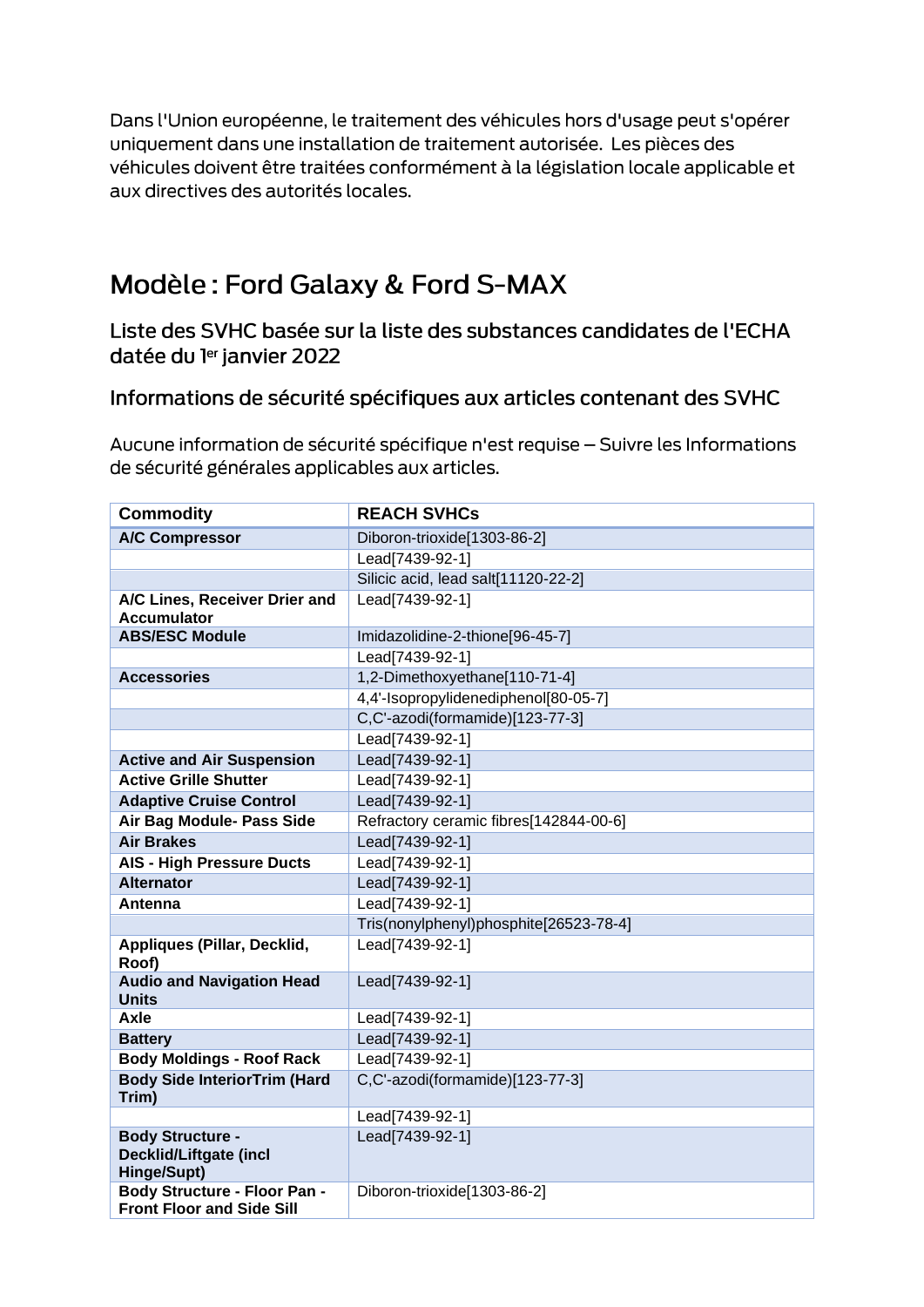| <b>Body Structure - Pick-up Box</b><br>(incl Tailgate/Hinge)           | Lead[7439-92-1]                                             |
|------------------------------------------------------------------------|-------------------------------------------------------------|
| Bodyside, Wheel Arch,                                                  | 2-(2H-Benzotriazol-2-yl)-4,6-ditertpentylphenol[25973-55-1] |
| <b>Rocker Moldings</b>                                                 |                                                             |
|                                                                        | C,C'-azodi(formamide)[123-77-3]                             |
| <b>Brake Actuation</b>                                                 | Lead[7439-92-1]                                             |
| <b>Brake Tubes and Hoses</b>                                           | Lead[7439-92-1]                                             |
| <b>Brakes - Caliper &amp; Anchor</b><br><b>Brkt Assy (Front, Rear)</b> | Lead[7439-92-1]                                             |
|                                                                        | Tris(nonylphenyl)phosphite[26523-78-4]                      |
| <b>Bulk Materials (PMT100)</b>                                         | C,C'-azodi(formamide)[123-77-3]                             |
| <b>CHMSL</b>                                                           | Silicic acid, lead salt[11120-22-2]                         |
| <b>Clutch / DMF (Dual Mass)</b>                                        | Lead[7439-92-1]                                             |
| Flywheel)                                                              |                                                             |
| <b>Combined Sensing Module</b>                                         | 1,2-Dimethoxyethane[110-71-4]                               |
|                                                                        | Lead[7439-92-1]                                             |
| <b>Console Floor/Rear</b>                                              | C,C'-azodi(formamide)[123-77-3]                             |
| <b>Control Arm and Bushing</b><br><b>Assembly</b>                      | Lead[7439-92-1]                                             |
| <b>Cooling Fans</b>                                                    | Lead[7439-92-1]                                             |
| <b>Cooling Hoses &amp; Bottles</b>                                     | Lead[7439-92-1]                                             |
| Driveshaft(s)                                                          | 6,6'-Di-tert-butyl-2,2'-methylenedi-p-cresol[119-47-1]      |
|                                                                        | Lead[7439-92-1]                                             |
| <b>EDS Wiring Assembly &amp;</b><br><b>Components</b>                  | 4,4'-Isopropylidenediphenol[80-05-7]                        |
|                                                                        | Hexahydromethylphthalic-anhydride[25550-51-0]               |
|                                                                        | Lead[7439-92-1]                                             |
| <b>Electro/Mechanical Devices</b>                                      | 4,4'-Isopropylidenediphenol[80-05-7]                        |
|                                                                        | Lead[7439-92-1]                                             |
| <b>Electronic Control Panel and</b><br><b>CCH</b>                      | Lead[7439-92-1]                                             |
| <b>Electronic Modules - Door</b><br>Zone                               | Lead[7439-92-1]                                             |
| <b>Electronic Modules -</b><br>Headlamp                                | Lead[7439-92-1]                                             |
| <b>Electronic Modules - Power</b><br>Decklid/Liftgate (PLG)            | Lead[7439-92-1]                                             |
| <b>Electronic Modules - Seat</b>                                       | 2-Methylimidazole[693-98-1]                                 |
| <b>Control</b>                                                         |                                                             |
|                                                                        | Lead[7439-92-1]                                             |
| <b>Electronic Modules -</b><br><b>Suspension</b>                       | Lead[7439-92-1]                                             |
| <b>Electronic Modules - SYNC</b>                                       | 2-Methylimidazole[693-98-1]                                 |
|                                                                        | Lead[7439-92-1]                                             |
| <b>Engine Water Pumps</b>                                              | Lead[7439-92-1]                                             |
| <b>Evaporator and Blower</b>                                           | 2-Methylimidazole[693-98-1]                                 |
| <b>Assemby (HVAC Module)</b>                                           |                                                             |
|                                                                        | 6,6'-Di-tert-butyl-2,2'-methylenedi-p-cresol[119-47-1]      |
|                                                                        | Lead[7439-92-1]                                             |
| <b>FEAD</b>                                                            | Lead[7439-92-1]                                             |
| <b>Fixed Glass</b>                                                     | Lead[7439-92-1]                                             |
| <b>Fixed Glass Roof</b>                                                | Lead[7439-92-1]                                             |
| <b>Front / Rear Door Trim</b>                                          | C,C'-azodi(formamide)[123-77-3]                             |
| <b>Fuel Door</b>                                                       | Imidazolidine-2-thione[96-45-7]                             |
|                                                                        | Lead[7439-92-1]                                             |
| <b>Fuel Lines</b>                                                      | Lead[7439-92-1]                                             |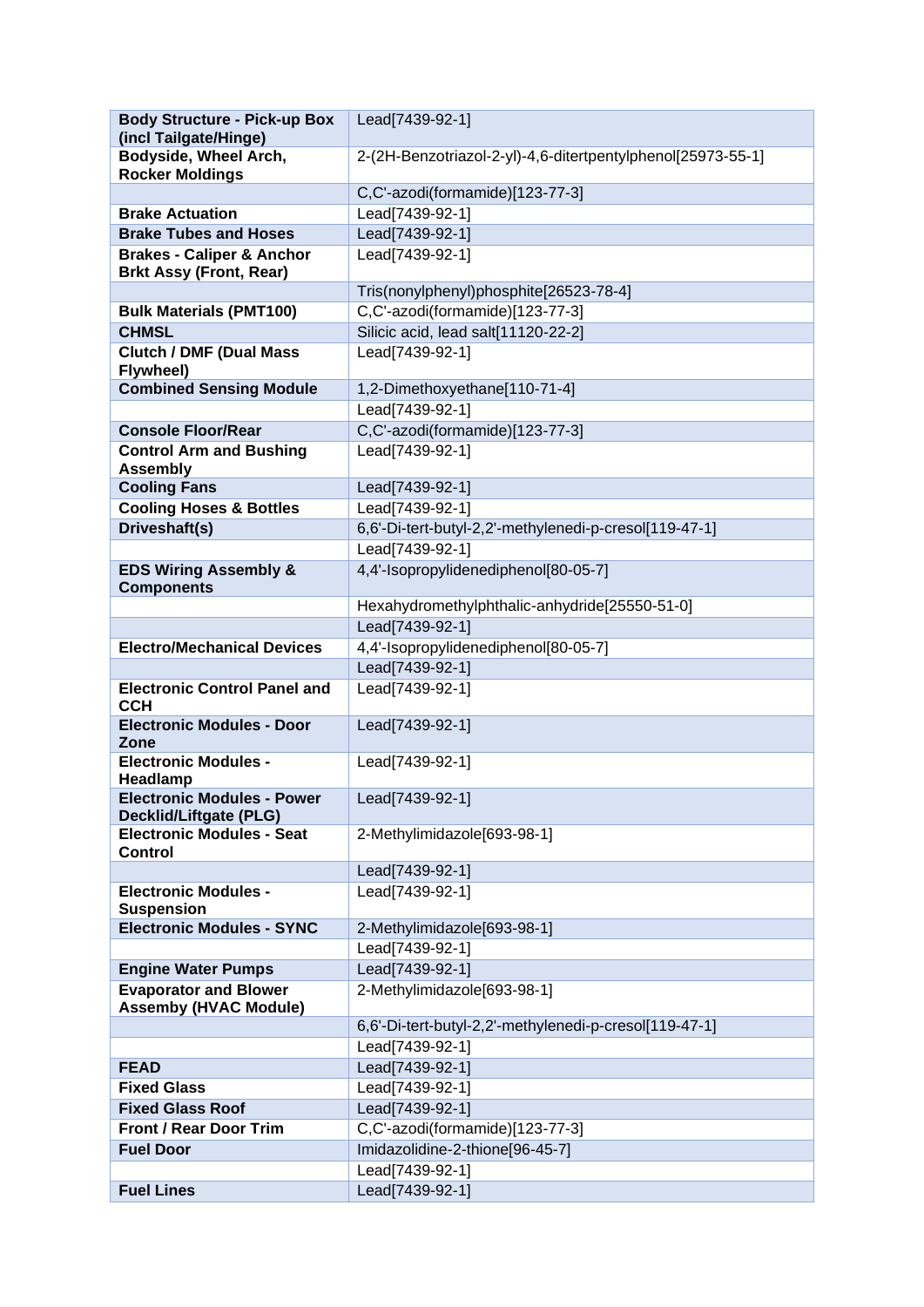| <b>Fuel Tanks</b>                                             | Lead[7439-92-1]                                                                       |
|---------------------------------------------------------------|---------------------------------------------------------------------------------------|
| <b>GOR and Radiator Support</b>                               | Lead[7439-92-1]                                                                       |
| Half Shaft(s)                                                 | Lead[7439-92-1]                                                                       |
|                                                               | Sodium borate, decahydrate[1303-96-4]                                                 |
| <b>Headlamp / Side Marker</b>                                 | Lead[7439-92-1]                                                                       |
| <b>Headliner / Sunvisor</b>                                   | C,C'-azodi(formamide)[123-77-3]                                                       |
| <b>I/S Mirror</b>                                             | Lead[7439-92-1]                                                                       |
| <b>Instrument Cluster</b>                                     | Boric acid[10043-35-3]                                                                |
|                                                               | Lead[7439-92-1]                                                                       |
| <b>Interior Lighting</b>                                      | Lead[7439-92-1]                                                                       |
| <b>IP Finish Panels/Registers</b>                             | Lead[7439-92-1]                                                                       |
| Knuckle (Front, Rear)                                         | Lead[7439-92-1]                                                                       |
| Latches - Hood, Decklid and                                   | Lead[7439-92-1]                                                                       |
| <b>Liftgate Latches</b>                                       |                                                                                       |
|                                                               | Octamethylcyclotetrasiloxane[556-67-2]                                                |
| <b>Latches - Side Door/Latch</b>                              | 6,6'-Di-tert-butyl-2,2'-methylenedi-p-cresol[119-47-1]                                |
| <b>Mini Module</b>                                            | Lead[7439-92-1]                                                                       |
|                                                               |                                                                                       |
| Locks                                                         | Lead[7439-92-1]                                                                       |
| <b>Luggage and Interior Cargo</b><br><b>Management/Covers</b> | Lead[7439-92-1]                                                                       |
| <b>Mirrors</b>                                                | Lead[7439-92-1]                                                                       |
| <b>Moonroof</b>                                               | C,C'-azodi(formamide)[123-77-3]                                                       |
|                                                               | Lead[7439-92-1]                                                                       |
| <b>Overhead Console</b>                                       | 4,4'-Isopropylidenediphenol[80-05-7]                                                  |
|                                                               | Lead[7439-92-1]                                                                       |
|                                                               | Silicic acid, lead salt[11120-22-2]                                                   |
| <b>Park Assist</b>                                            | 2-Benzyl-2-dimethylamino-4-morpholinobutyrophenone[119313-                            |
|                                                               | $12 - 1$                                                                              |
|                                                               | Lead[7439-92-1]                                                                       |
| <b>Pedal Box</b>                                              | Lead[7439-92-1]                                                                       |
| <b>Pedestrian Alert System</b>                                | Lead[7439-92-1]                                                                       |
| (PAS)                                                         |                                                                                       |
|                                                               | N,N-Dimethylacetamide[127-19-5]                                                       |
| <b>Plastic Bumpers and Fascias</b>                            | C,C'-azodi(formamide)[123-77-3]                                                       |
|                                                               | Lead[7439-92-1]                                                                       |
| <b>Powertrain Control Module</b>                              | 4,4'-Isopropylidenediphenol[80-05-7]                                                  |
| (PCM/EEC/ECM)                                                 | Lead[7439-92-1]                                                                       |
| <b>PT Mounts</b>                                              | Lead[7439-92-1]                                                                       |
| <b>PT Sensors</b>                                             | Lead[7439-92-1]                                                                       |
| PTU (FWD)                                                     | Lead[7439-92-1]                                                                       |
| <b>Rain and Daylight Sensor</b>                               | 1,3,5-Tris(oxiranylmethyl)-1,3,5-triazine-2,4,6(1H,3H,5H)-                            |
|                                                               | trione[2451-62-9]                                                                     |
| <b>Receiver Assembly/CD</b><br>(Radio)                        | 4,4'-Isopropylidenediphenol[80-05-7]                                                  |
| <b>Restraint Electronics</b>                                  | Silicic acid, lead salt[11120-22-2]                                                   |
| <b>Sealing - Door Dynamic Seals</b>                           | 1,2-Benzenedicarboxylic acid, mixed decyl and hexyl and octyl<br>diesters[68648-93-1] |
| <b>Sealing - Glass Runs and Belt</b><br><b>Moldings</b>       | 1,2-Benzenedicarboxylic acid, mixed decyl and hexyl and octyl<br>diesters[68648-93-1] |
| <b>Seat Belts (Front and Rear)</b>                            | 6,6'-Di-tert-butyl-2,2'-methylenedi-p-cresol[119-47-1]                                |
|                                                               | Boric acid[10043-35-3]                                                                |
|                                                               | Lead[7439-92-1]                                                                       |
| Seats - Foam - Cut and Sew                                    | C,C'-azodi(formamide)[123-77-3]                                                       |
| Seats - JIT                                                   | 2-Methylimidazole[693-98-1]                                                           |